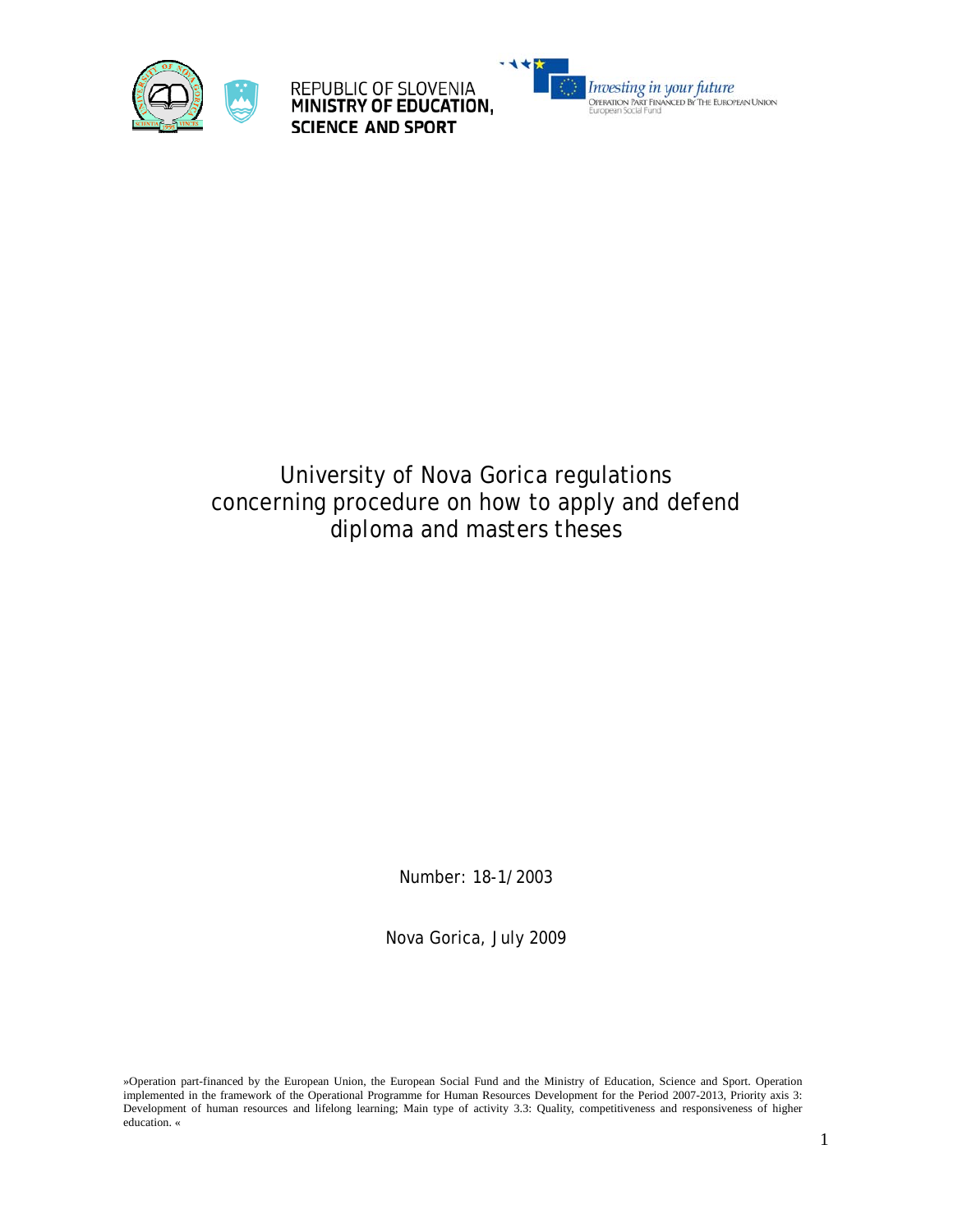





To be received by: President of Nova Gorica Polytechnic President of Nova Gorica Polytechnic Senate Schools' Deans Students' Council

Name Date

*Prepared by*

*Confirmed by* Nova Gorica Polytechnic Senate 19 February 2003 Approved by **Professor Danilo Zavrtanik** 19 February 2003

Amendments:

Articles 1.1., 1.2., 2.3., 2.8., 5. and 6.2. Adjustment with the University of Nova Goric Statute (article 89) and with the Study regulations at the University of Nova Gorica first degree and second degree programmes

name and the Date of the Date of the Date of the Date of the Date of the Date of the Date of the Date of the D

*Prepared by* Tina Krušec, LLB 27 May 2009 **Confirmed by Confirmed by Confirmed by Confirmed by Confirmed by Confirmed by Confirmed By Confirmed By Confirmed By Confirmed By Confirmed By Confirmed By Confirmed By Confirmed By Confirmed By Confirmed By Confirmed By** Approved by **Professor Danilo Zavrtanik** 20 July 2009

»Operation part-financed by the European Union, the European Social Fund and the Ministry of Education, Science and Sport. Operation implemented in the framework of the Operational Programme for Human Resources Development for the Period 2007-2013, Priority axis 3: Development of human resources and lifelong learning; Main type of activity 3.3: Quality, competitiveness and responsiveness of higher education. «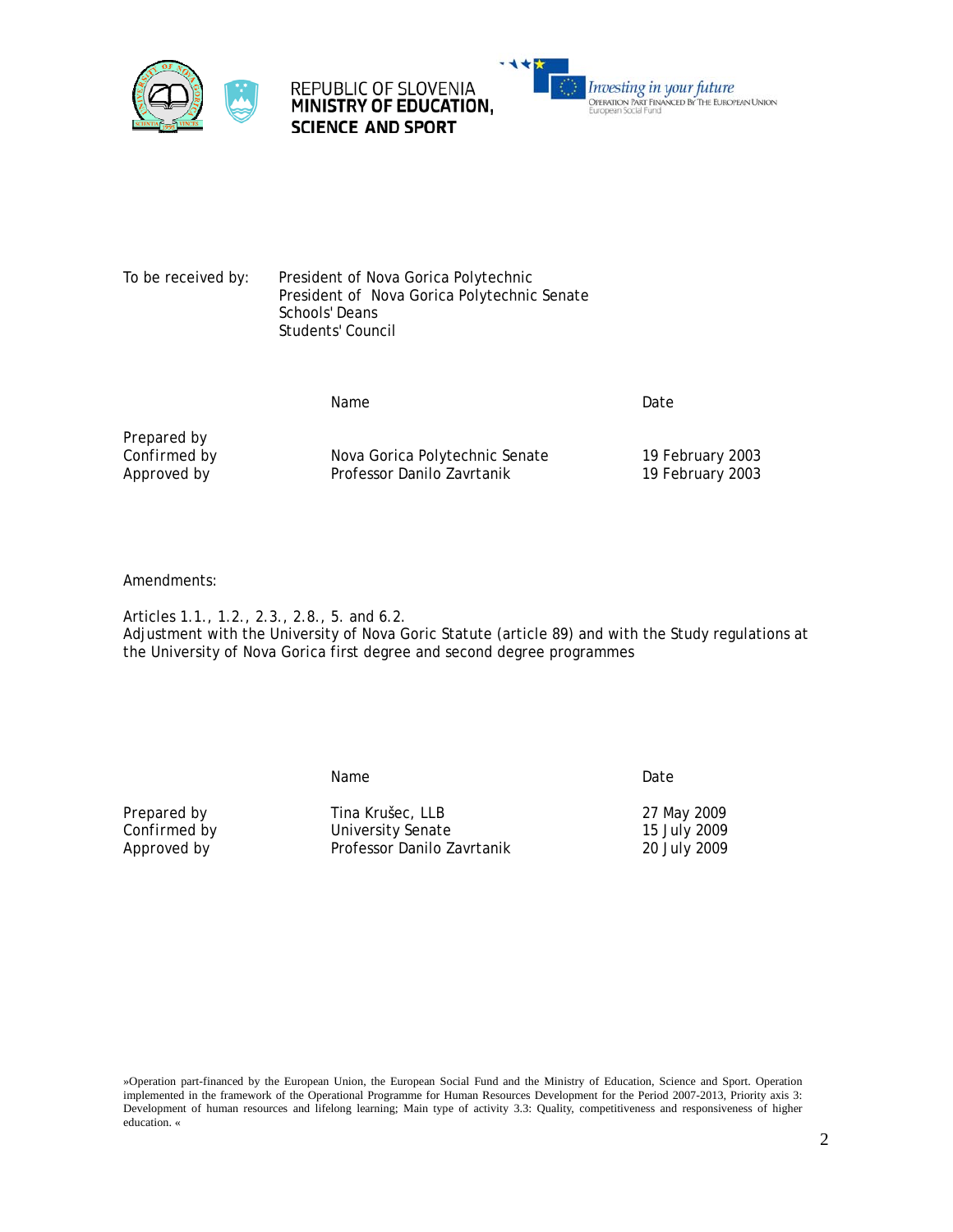



University of Nova Gorica regulations concerning procedures on how to apply and defend diploma and masters theses

- 1 Introductory provisions
- 2 Application and approval of diploma and masters theses
- 3 Submission and defense of diploma and masters theses
- 4 Assessment of diploma and masters theses
- 5 Publication of diploma and masters theses' findings
- 6 Transitory and final provisions

<sup>»</sup>Operation part-financed by the European Union, the European Social Fund and the Ministry of Education, Science and Sport. Operation implemented in the framework of the Operational Programme for Human Resources Development for the Period 2007-2013, Priority axis 3: Development of human resources and lifelong learning; Main type of activity 3.3: Quality, competitiveness and responsiveness of higher education. «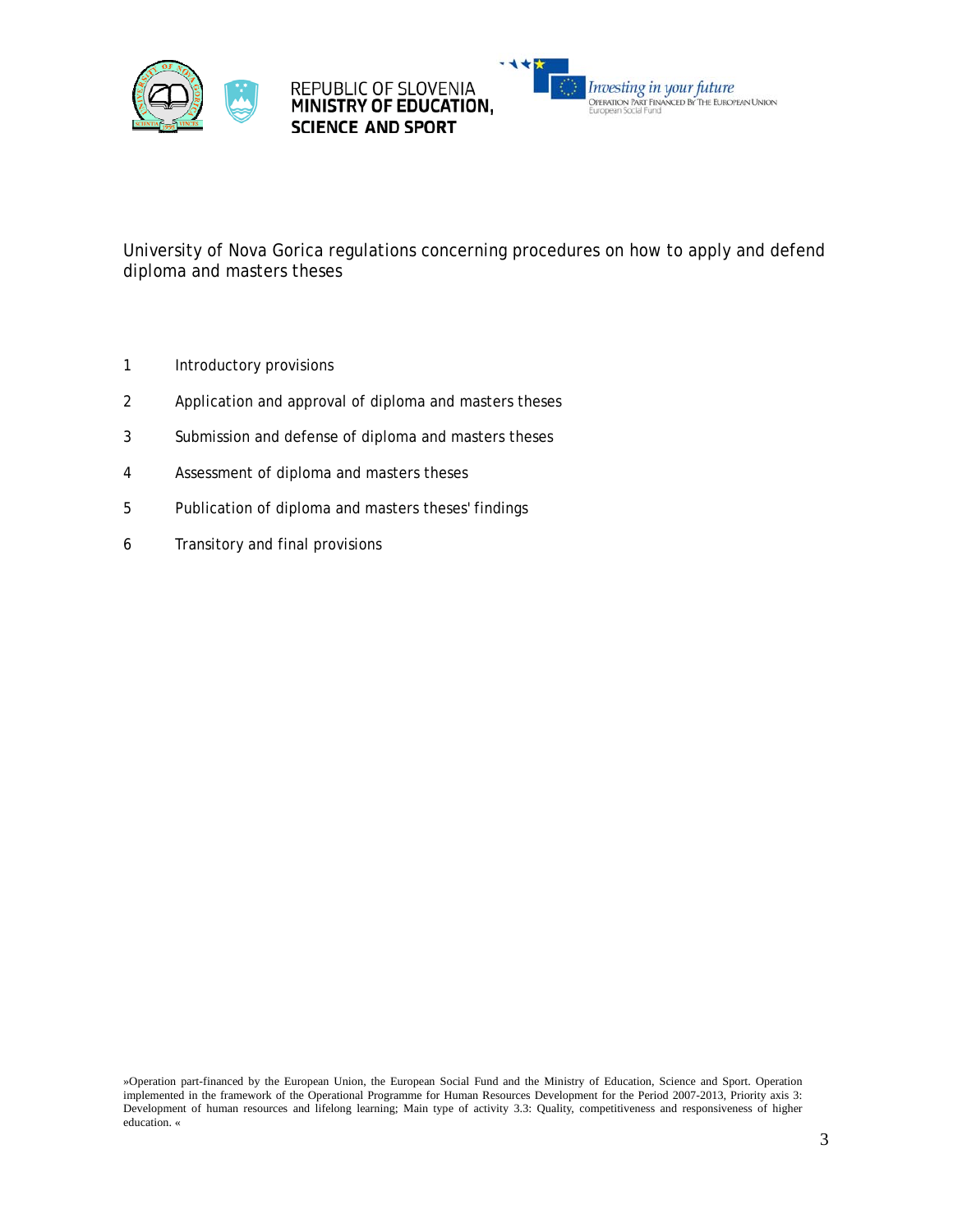





On the basis of paragraph six of article 60, and in connection with article 89 of the University of Nova Gorica Statute, the University of Nova Gorica Senate, at its meeting of 16 July 2009, approved the following

### **University of Nova Gorica regulations concerning procedures on how to apply and defend diploma and masters theses**

#### **1 INTRODUCTORY PROVISIONS**

1.1 These regulations define University of Nova Gorica procedures concerning diploma and masters thesis application and confirmation, submission and defense, and the thesis assessment. With their diploma and masters works the students complete their studies at University of Nova Gorica first and second degree programmes.

1.2 These regulations use "he" as a neutral form for both male and female students.

#### **2 APPLICATION AND APPROVAL OF DIPLOMA AND MASTERS THESES**

2.1 The student is allowed to apply for an approval of his diploma thesis when he meets the conditions set out in University of Nova Gorica Study Regulations for First Degree Programmes. Similarly, the student is allowed to apply for an approval of his masters thesis when he meets the conditions set out in University of Nova Gorica Study Regulations for Second Degree Programmes.

2.2 The student submits his application, on a required application form, for an approval of his diploma or masters thesis to the relevant School's office. The application should contain the proposed title and a short description of the thesis. The application should also state the name of the mentor, who with his signature confirms that he is ready to take over the mentorship of the work and that he agrees with the title and the content of the thesis.

2.3 Diploma and masters works should be written in Slovene. The student may be allowed to write his diploma or masters thesis in English provided there are good reasons for this (for example, a foreign student, a foreign mentor, a programme delivered in a foreign language) and provided that the Senate of the respective School agrees on the proposal.

2.4 The Committe for Student Affairs of the relevant School reviews the application and proposes a three member committee responsible for the defense of the diploma or masters work.

2.5 The committe is made of the following members: the president of the committee, who is

<sup>»</sup>Operation part-financed by the European Union, the European Social Fund and the Ministry of Education, Science and Sport. Operation implemented in the framework of the Operational Programme for Human Resources Development for the Period 2007-2013, Priority axis 3: Development of human resources and lifelong learning; Main type of activity 3.3: Quality, competitiveness and responsiveness of higher education. «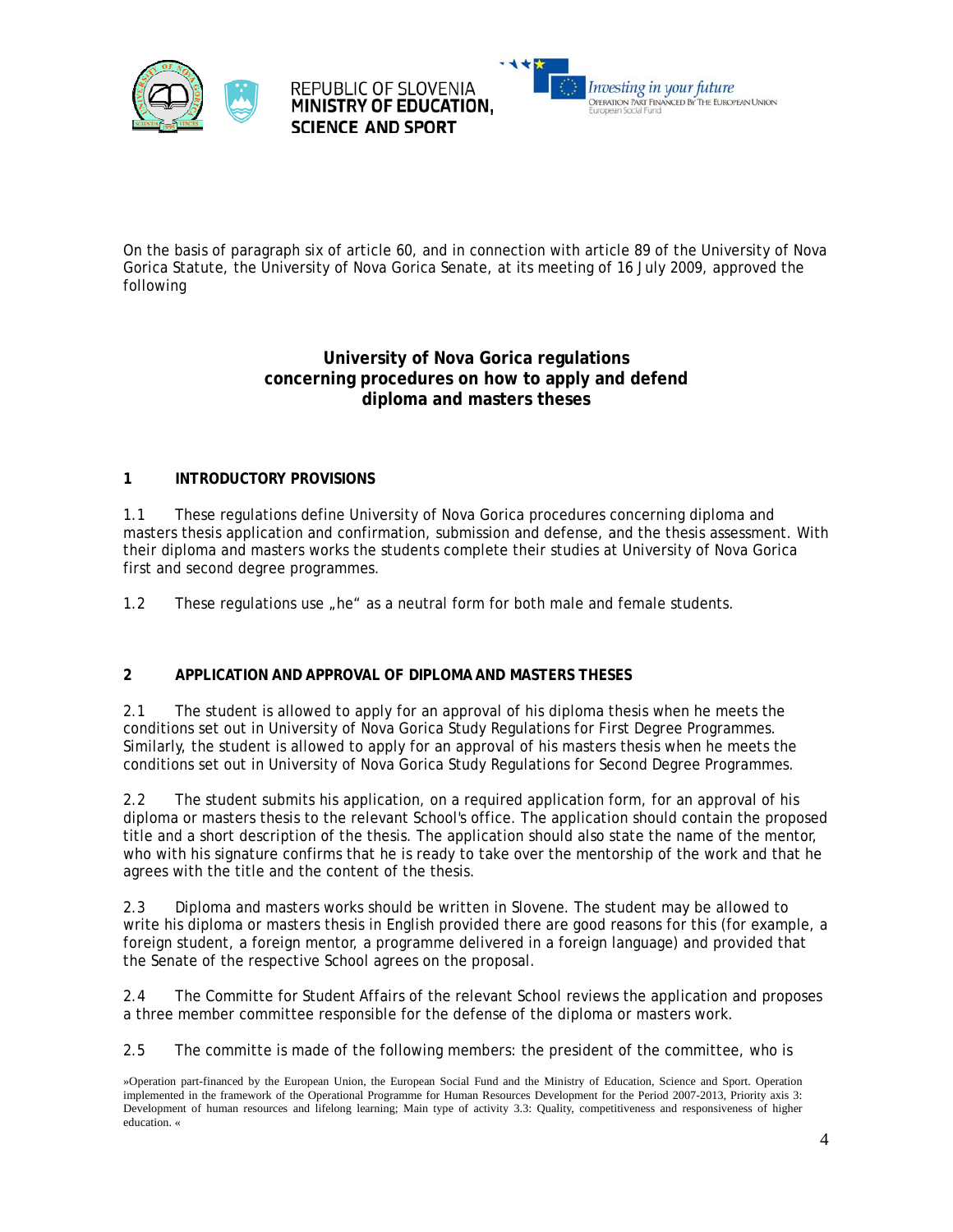

## REPUBLIC OF SLOVENIA **MINISTRY OF EDUCATION. SCIENCE AND SPORT**



proposed by the relevant School's Dean and whose position is confirmed by the Senate of the School for the period of two years; the mentor, and one more member. In case the diploma or masters work is interdisciplinary, it is desirable that the third member of the committe specialises in the field not covered by the mentor's expertise.

2.6 The suitability of a proposed topic for diploma or masters thesis as well as the proposed committee in charge of the thesis defense are confirmed by the relevant School's Senate.

2.7 The prescribed period given for doing the diploma or masters thesis, and as defined in University of Nova Gorica regulations for first degree programmes and regulations for second degree programmes, commences with the day of confirmation of thesis topic. The student must submit his diploma or masters work to the School office within the prescribed period.

2.8 Upon a Senate meeting of the respective School, the School will, within three days at the latest, inform the student whether his diploma or masters thesis has been confirmed or refuted.

2.9 In exceptional cases, the Senate of the respective School may allow the student to extend the prescribed period of validity for his diploma or masters work.

2.10 The student who has not finished his diploma or masters work within the prescribed period should submit an application for an extension of time for the submission of his thesis; the application should state the reasons which have prevented the student from finishing his work within the prescribed period. The application should be signed by the mentor who, with his signature, confirms that he agrees with the proposed extension.

#### **3 SUBMISSION AND DEFENSE OF DIPLOMA AND MASTERS THESES**

3.1 In preparing his diploma or masters thesis, the student needs to respect the formal and textual rules and standards as defined by the regulations of the relevant School.

3.2 The mentor must review the content and the form of the diploma or masters work before its binding and give permission to the student to submit the work when it meets the required level of quality.

3.3 The other two committee members ought to review an unbound copy of the diploma or masters work and inform the mentor of their comments; upon considering the comments, the mentor forwards them to the student. In case there are differences in opinion, the mentor needs to decide which comments are appropriate for consideration.

3.4 The covers for binding the diploma or masters work are uniform and prescribed. Each student receives from the University of Nova Gorica five or six copies of the covers, free of charge, when he presents a confirmation signed by the mentor that the work is ready for submission. The student's application for receiving permission to bind the diploma or masters thesis should contain a Students' Office confirmation that the student has successfully passed all exams and other study requirements.

3.5 In agreement with his mentor, the student submits his application for diploma or masters work defense to the relevant School's office, five bound copies of the diploma work or six bound copies of the masters work, and one copy of the diploma or masters work in pdf electronic format.

<sup>»</sup>Operation part-financed by the European Union, the European Social Fund and the Ministry of Education, Science and Sport. Operation implemented in the framework of the Operational Programme for Human Resources Development for the Period 2007-2013, Priority axis 3: Development of human resources and lifelong learning; Main type of activity 3.3: Quality, competitiveness and responsiveness of higher education. «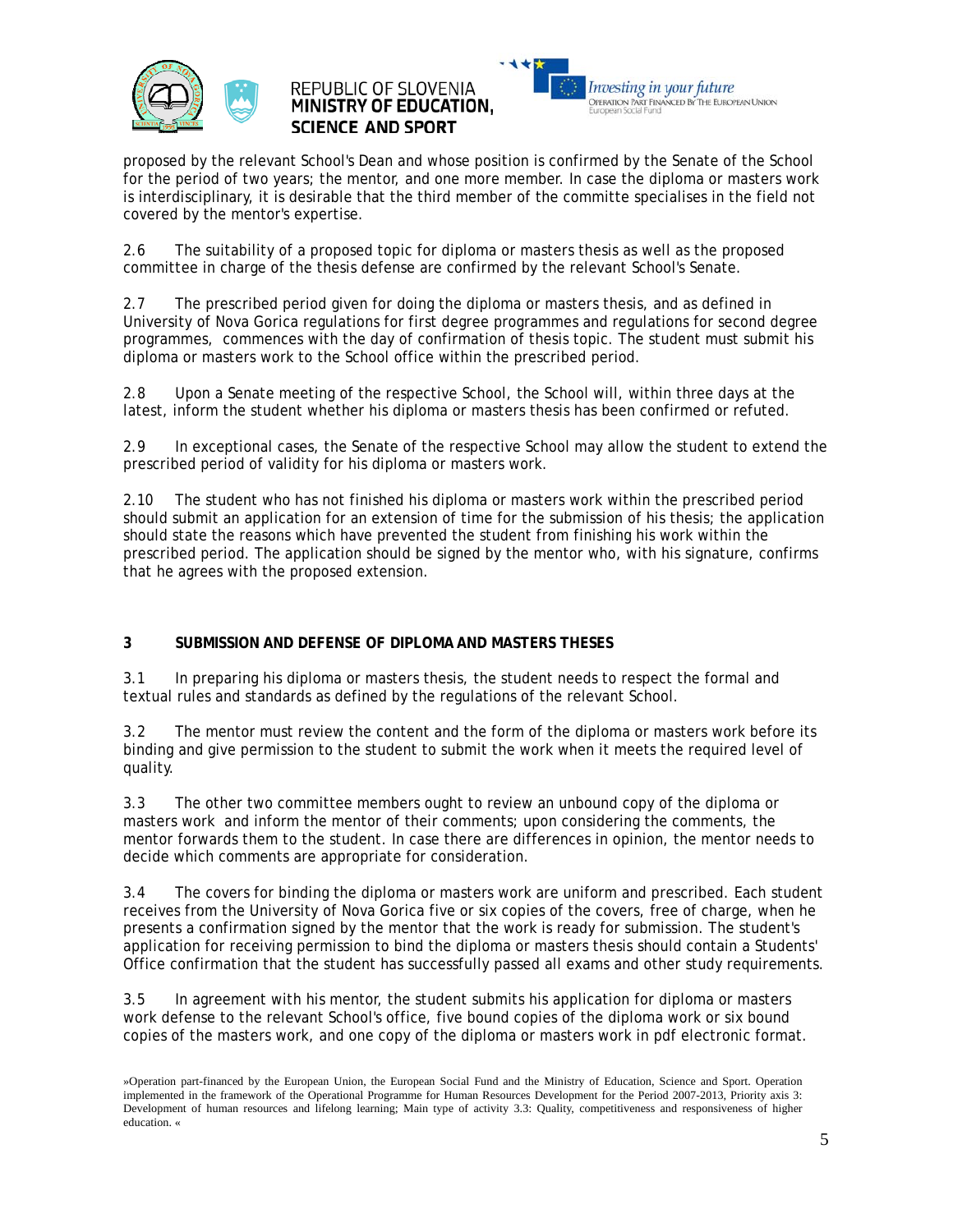





3.6 The student's application should also contain a confirmation from the University of Nova Gorica Library that the student's loans are all duly settled.

3.7 The School's office coordinates the date of the defense and informs the student and the committee members.

3.8 The information on the student's diploma or masters thesis defense is announced in the premises of the University of Nova Gorica at least one week before the defense date. If more than one diploma or masters theses defenses are scheduled on the same day, individual defenses are set each for the duration of 45 minutes.

3.9 The diploma or masters thesis defense is public. The candidate has 20 minutes to present his diploma or masters work, followed by the committee's questions. The thesis defense normally takes no more than half an hour.

3.10 After the student's thesis defense, the committe, without the student and those present at the defense, consider the assessment of the candidate's thesis and defense. Upon consideration, the president of the committee announces to those present whether the student has successfully defended his diploma or masters work.

#### **4 ASSESSMENT OF DIPLOMA AND MASTERS THESES**

4.1 The thesis committee agrees on the assessment grade based on the mentor's proposal. A descriptive grade of the relevant diploma or masters thesis is prepared by the mentor before the date for thesis defense is agreed, while other committee members confirm the grade with their signature.

4.2 On the basis of the grade given for both the content and defense of diploma or masters thesis, a final assessment grade is formed on the understanding that the thesis content is of greater value than its defense. The work is assessed as "successful" or "fail".

4.3 After the student has presented a defense of his thesis and the committee has confirmed his successful defense, the grade is inserted in the grading certficate and the Diploma Book. Other committee members confirm the grade with their signature.

#### **5 PUBLICATION OF DIPLOMA AND MASTERS THESES' FINDINGS**

5.1 Diploma and masters works ought to be available to other researchers, or persons interested in them, so that they may evaluate findings of the original material or to additionally analyse the collected material. In publishing the findings obtained in such a way, the researchers ought to cite details such as the title of the relevant diploma work, author's name, mentor's name, university and school. Diploma and masters theses are accessible in paper format and electronically at the University of Nova Gorica Library.

5.2 Diploma or masters works may be used in the teaching process at the University of Nova

<sup>»</sup>Operation part-financed by the European Union, the European Social Fund and the Ministry of Education, Science and Sport. Operation implemented in the framework of the Operational Programme for Human Resources Development for the Period 2007-2013, Priority axis 3: Development of human resources and lifelong learning; Main type of activity 3.3: Quality, competitiveness and responsiveness of higher education. «